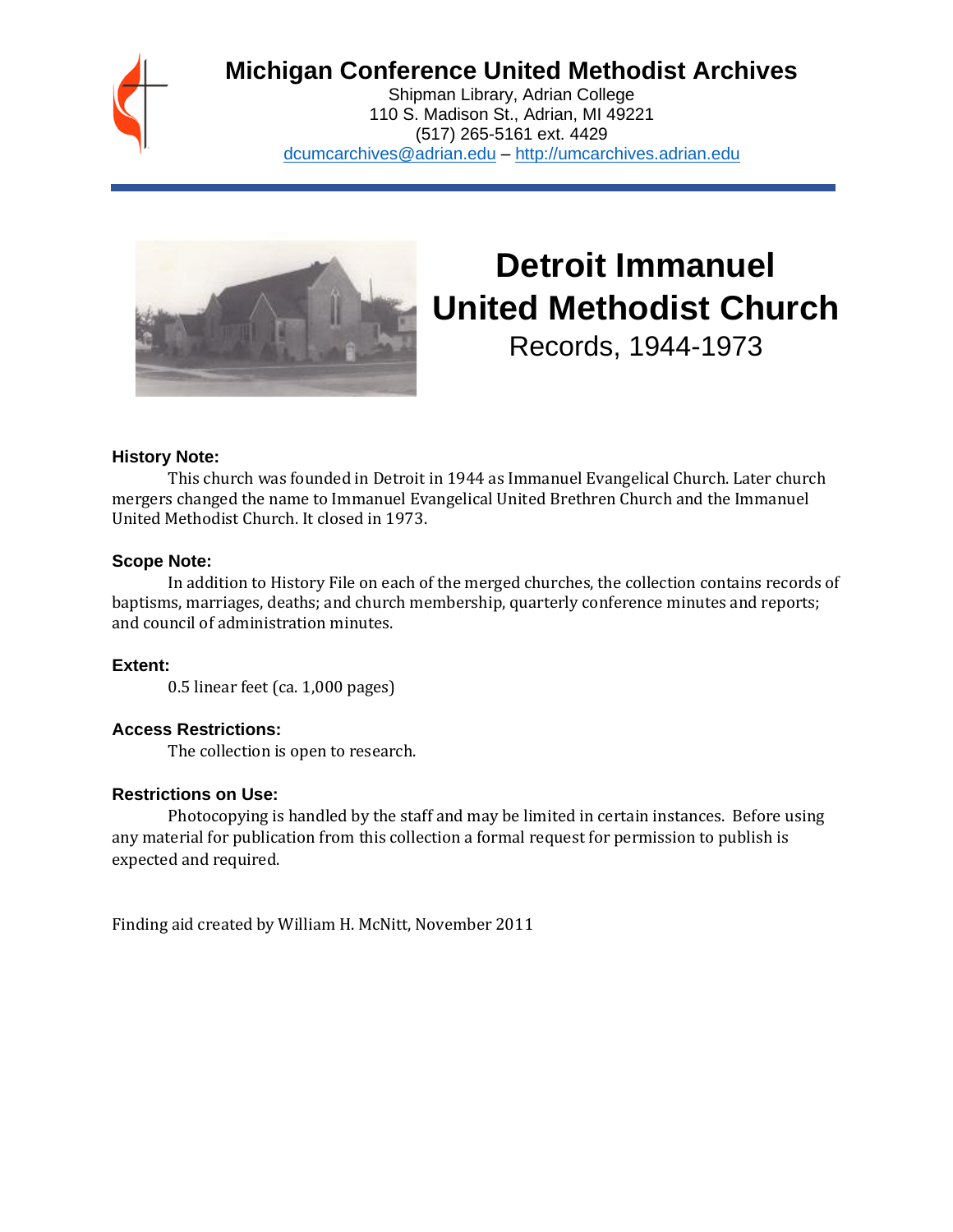## **Appointments List**

- 1945-1953: Garfield H. Kellerman Jr.
- 1953-1959: Lawrence R. Taylor
- 1959-1966: Paul C. Truran
- 1966-1970: James R. Timmons
- 1970-1971: J. Kenneth Hoffmaster
- 1971-1973: Wallace D. Robinson